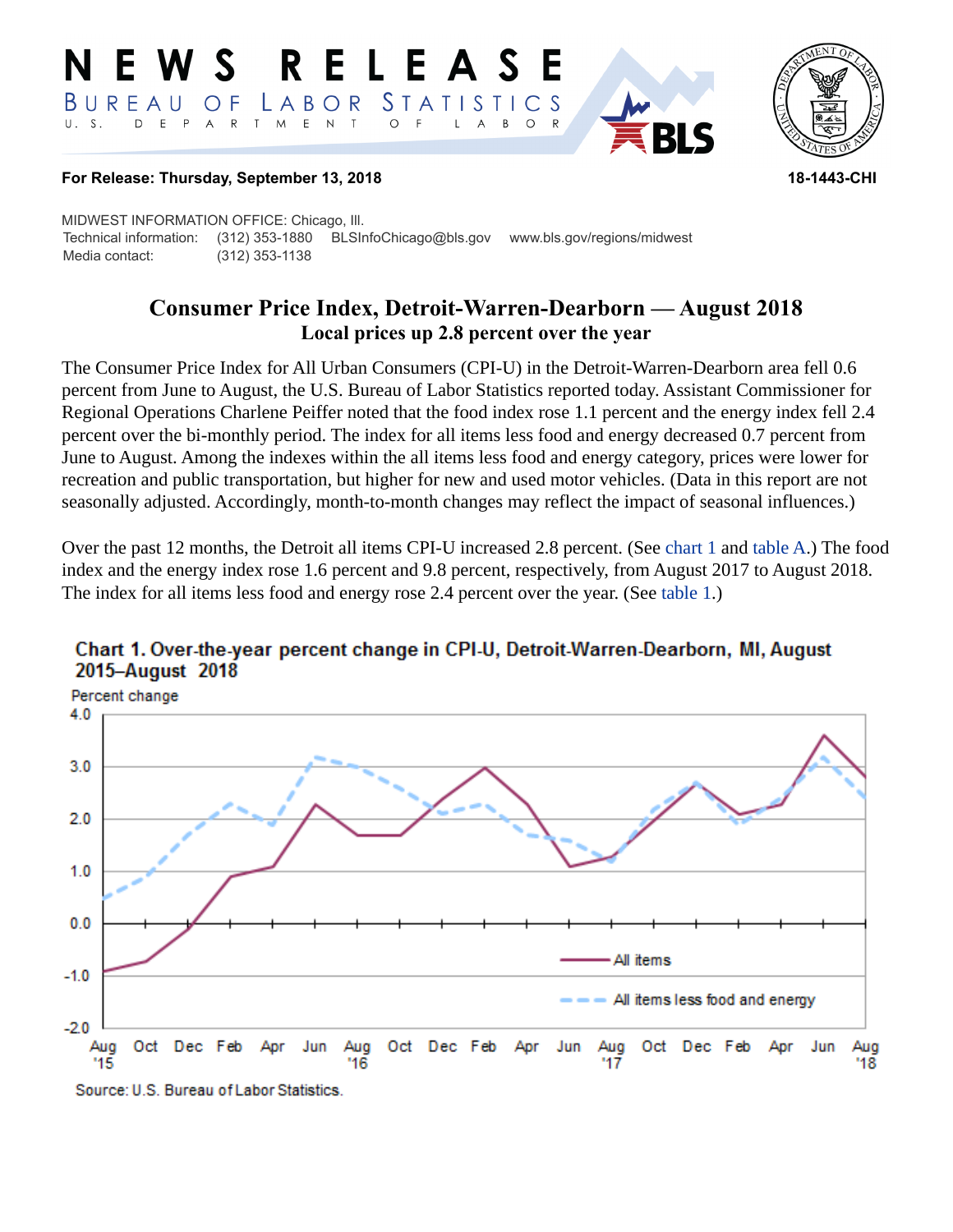## **Food**

Food prices increased 1.1 percent from June to August. Of the two components within the food index, prices for food at home (groceries) rose 0.8 percent and prices for food away from home (restaurant, cafeteria, and vending purchases) increased 1.5 percent over the bi-monthly period.

Over the year, food prices in the Detroit area were up 1.6 percent. Prices for groceries increased 0.3 percent, while food away from home prices rose 3.2 percent from August 2017.

### **Energy**

The energy index for Detroit was 2.4 percent lower from June to August, largely due to gasoline prices falling 2.0 percent and electricity costs decreasing 3.2 percent. Utility (piped) gas service costs were down 2.7 percent during the same period.

From August 2017 to August 2018, overall energy prices rose 9.8 percent. Gasoline prices increased 20.6 percent over the year. Utility (piped) gas service costs declined 4.9 percent, while electricity costs decreased 0.8 percent.

### **All items less food and energy**

The index for all items less food and energy decreased 0.7 percent from June to August. Among the index's components, prices were lower for recreation (-11.4 percent) and public transportation, but higher for new and used motor vehicles (1.4 percent).

Over the year, the index for all items less food and energy rose 2.4 percent. Increases in the indexes for shelter (2.4 percent) and other goods and services (7.1 percent) were contributing factors.

#### <span id="page-1-0"></span>**Table A. Detroit-Warren-Dearborn, MI, CPI-U 2-month and 12-month percent changes, all items index, not seasonally adjusted**

| Month | 2014    |                  | 2015             |                 | 2016             |                 | 2017    |              | 2018    |                            |
|-------|---------|------------------|------------------|-----------------|------------------|-----------------|---------|--------------|---------|----------------------------|
|       | 2-month | $12 -$<br>month  | 2-month          | $12 -$<br>month | 2-month          | $12 -$<br>month | 2-month | 12-<br>month | 2-month | 12-<br>$m$ <sub>onth</sub> |
|       |         | 0.7              | -0.7             | -1.8            | 0.3              | 0.9             | 0.9     | 3.0          | 0.3     | 2.1                        |
|       | 1.3     | 2.0              | 1.2 <sub>1</sub> | $-1.9$          | 1.4              | 1.1             | 0.7     | 2.3          | 0.9     | 2.3                        |
|       | 0.5     | 1.3              | 0.0              | $-2.4$          | 1.2 <sub>1</sub> | 2.3             | 0.0     | 1.1          | 1.3     | 3.6                        |
|       | $-1.0$  | 1.0 <sub>l</sub> | 0.6              | $-0.9$          | $-0.1$           | 1.7             | 0.1     | 1.3          | $-0.6$  | 2.8                        |
|       | $-0.1$  | 1.0 <sub>l</sub> | 0.1              | $-0.7$          | 0.2              | 1.7             | 0.9     | 2.0          |         |                            |
|       | $-1.8$  | $-0.1$           | $-1.2$           | $-0.1$          | $-0.6$           | 2.4             | 0.1     | 2.7          |         |                            |

## **The October 2018 Consumer Price Index for Detroit is scheduled to be released on Wednesday, November 14, 2018.**

## **Technical Note**

The Consumer Price Index (CPI) is a measure of the average change in prices over time in a fixed market basket of goods and services. The Bureau of Labor Statistics publishes CPIs for two population groups: (1) a CPI for All Urban Consumers (CPI-U) which covers approximately 93 percent of the total population and (2) a CPI for Urban Wage Earners and Clerical Workers (CPI-W) which covers approximately 29 percent of the total population. The CPI-U includes, in addition to wage earners and clerical workers, groups such as professional, managerial, and technical workers, the self-employed, short-term workers, the unemployed, and retirees and others not in the labor force.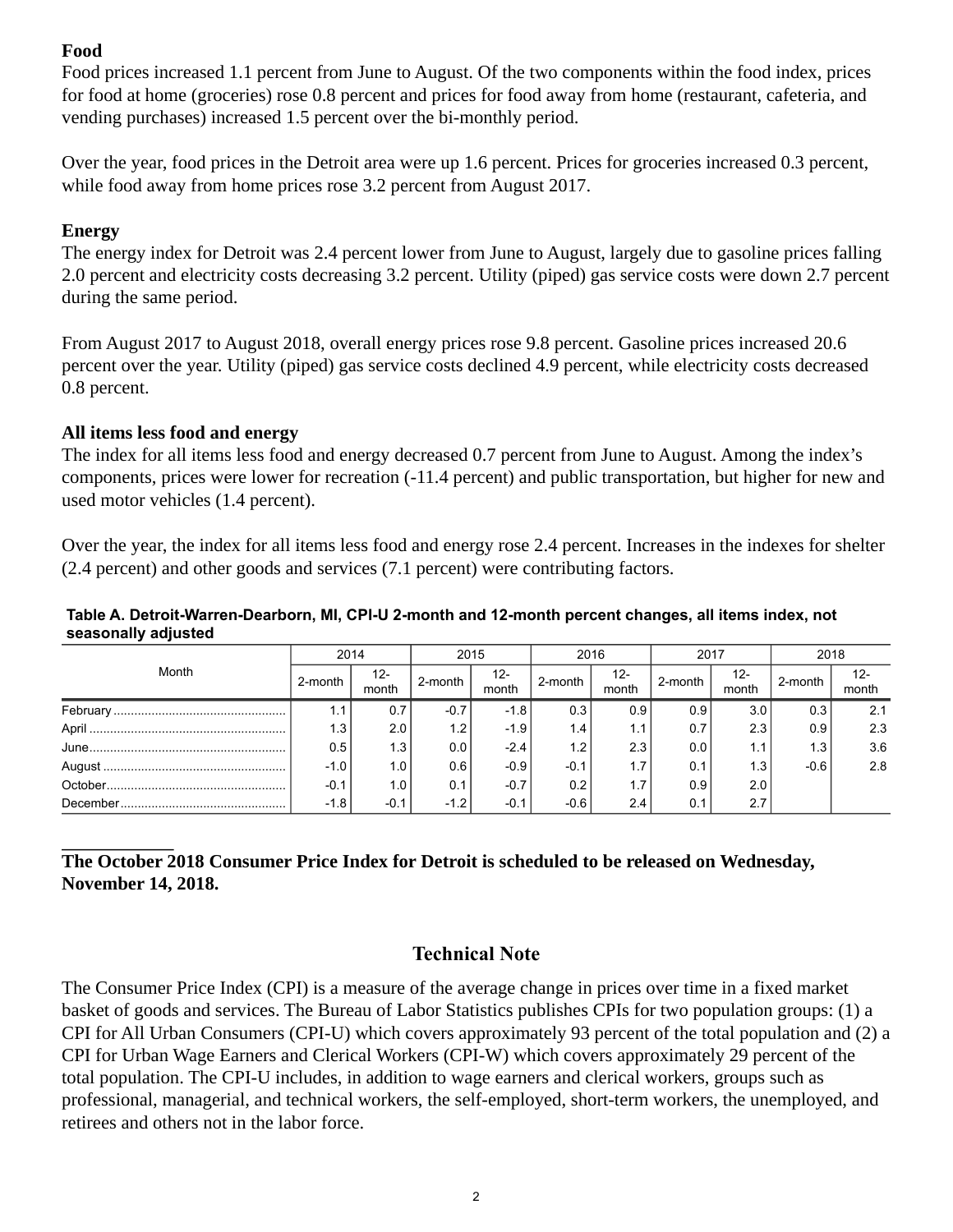The CPI is based on prices of food, clothing, shelter, and fuels, transportation fares, charges for doctors' and dentists' services, drugs, and the other goods and services that people buy for day-to-day living. Each month, prices are collected in 75 urban areas across the country from about 5,000 housing units and approximately 22,000 retail establishments--department stores, supermarkets, hospitals, filling stations, and other types of stores and service establishments. All taxes directly associated with the purchase and use of items are included in the index.

The index measures price changes from a designated reference date (1982-84) that equals 100.0. An increase of 16.5 percent, for example, is shown as 116.5. This change can also be expressed in dollars as follows: the price of a base period "market basket" of goods and services in the CPI has risen from \$10 in 1982-84 to \$11.65. For further details see the CPI home page on the Internet at [www.bls.gov/cpi](https://www.bls.gov/cpi) and the BLS Handbook of Methods, Chapter 17, The Consumer Price Index, available on the Internet at [www.bls.gov/opub/hom/pdf/](https://www.bls.gov/opub/hom/pdf/homch17.pdf) [homch17.pdf](https://www.bls.gov/opub/hom/pdf/homch17.pdf).

In calculating the index, price changes for the various items in each location are averaged together with weights that represent their importance in the spending of the appropriate population group. Local data are then combined to obtain a U.S. city average. Because the sample size of a local area is smaller, the local area index is subject to substantially more sampling and other measurement error than the national index. In addition, local indexes are not adjusted for seasonal influences. As a result, local area indexes show greater volatility than the national index, although their long-term trends are quite similar. **Note: Area indexes do not measure differences in the level of prices between cities; they only measure the average change in prices for each area since the base period.**

The **Detroit-Warren-Dearborn, MI, Core Based Statistical Area** covered in this release is comprised of Lapeer, Livingston, Macomb, Oakland, St. Clair, and Wayne Counties in Michigan.

Information in this release will be made available to sensory impaired individuals upon request. Voice phone: (202) 691-5200; Federal Relay Service: (800) 877-8339.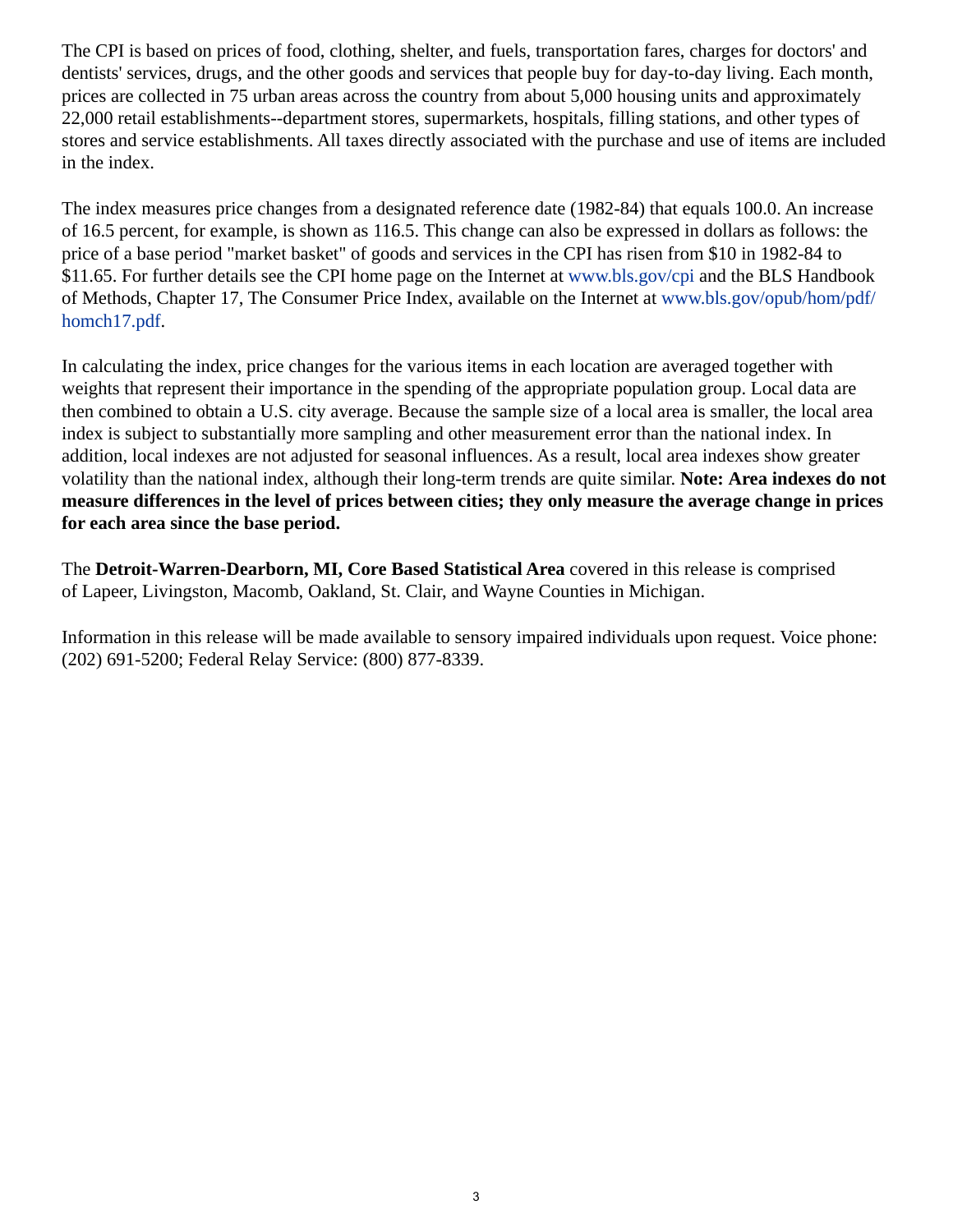#### <span id="page-3-0"></span>**Table 1. Consumer Price Index for All Urban Consumers (CPI-U): Indexes and percent changes for selected periods Detroit-Warren-Dearborn, MI (1982-84=100 unless otherwise noted)**

| Item and Group                               |              | Indexes      |              | Percent change from- |              |              |  |
|----------------------------------------------|--------------|--------------|--------------|----------------------|--------------|--------------|--|
|                                              | Jun.<br>2018 | Jul.<br>2018 | Aug.<br>2018 | Aug.<br>2017         | Jun.<br>2018 | Jul.<br>2018 |  |
| <b>Expenditure category</b>                  |              |              |              |                      |              |              |  |
|                                              | 234.695      |              | 233.221      | 2.8                  | $-0.6$       |              |  |
|                                              | 697.611      |              | 693.231      |                      |              |              |  |
|                                              | 222.778      |              | 225.129      | 1.6                  | 1.1          |              |  |
|                                              | 221.892      |              | 224.313      | 1.6                  | 1.1          |              |  |
|                                              | 207.199      | 207.399      | 208.819      | 0.3                  | 0.8          | 0.7          |  |
| Cereals and bakery products                  | 256.361      |              | 260.496      |                      | 1.6          |              |  |
| Meats, poultry, fish and eggs                | 218.686      |              | 218.977      |                      | 0.1          |              |  |
| Dairy and related products                   | 162.078      |              | 161.223      |                      | $-0.5$       |              |  |
| Fruits and vegetables                        | 224.326      |              | 225.974      |                      | 0.7          |              |  |
| Nonalcoholic beverages and beverage          | 193.822      |              | 193.401      |                      | $-0.2$       |              |  |
|                                              | 188.392      |              | 192.049      |                      | 1.9          |              |  |
|                                              | 245.336      |              | 248.914      | 3.2                  | 1.5          |              |  |
|                                              | 228.705      |              | 230.047      | 2.3                  | 0.6          |              |  |
|                                              | 218.445      |              | 217.991      | 1.8                  | $-0.2$       |              |  |
|                                              | 250.865      | 252.192      | 251.353      | 2.4                  | 0.2          | $-0.3$       |  |
| Rent of primary residence(2)                 | 255.940      | 256.277      | 258.565      | 4.0                  | 1.0          | 0.9          |  |
| Owners' equiv. rent of residences(2)(3)      | 249.178      | 249.165      | 249.827      | 2.4                  | 0.3          | 0.3          |  |
| Owners' equiv. rent of primary               | 249.178      | 249.165      | 249.827      | 2.4                  | 0.3          | 0.3          |  |
|                                              | 250.273      |              | 245.496      | $-0.2$               | $-1.9$       |              |  |
|                                              | 193.151      | 191.641      | 187.707      | $-0.8$               | $-2.8$       | $-2.1$       |  |
|                                              | 194.646      | 193.058      | 188.887      | -2.6                 | $-3.0$       | $-2.2$       |  |
|                                              | 232.895      | 232.873      | 225.557      | $-0.8$               | $-3.2$       | $-3.1$       |  |
| Utility (piped) gas service(2)               | 142.918      | 140.001      | 139.107      | -4.9                 | -2.7         | $-0.6$       |  |
| Household furnishings and operations         | 117.332      |              | 115.940      | $-0.2$               | $-1.2$       |              |  |
|                                              | 118.921      |              | 118.482      | 0.7                  | $-0.4$       |              |  |
|                                              | 249.934      |              | 249.743      | 8.9                  | $-0.1$       |              |  |
|                                              | 251.522      |              | 252.453      | 9.9                  | 0.4          |              |  |
| New and used motor vehicles(4)               | 108.481      |              | 109.978      |                      | 1.4          |              |  |
|                                              | 201.368      |              | 202.396      |                      | 0.5          |              |  |
| Used cars and trucks(1)                      | 287.582      |              | 291.911      |                      | 1.5          |              |  |
|                                              | 270.629      | 266.663      | 265.193      | 20.6                 | $-2.0$       | $-0.6$       |  |
|                                              | 269.285      | 265.307      | 263.838      | 20.6                 | $-2.0$       | $-0.6$       |  |
| Gasoline, unleaded regular(5)                | 271.298      | 267.084      | 265.715      | 21.0                 | $-2.1$       | $-0.5$       |  |
| Gasoline, unleaded midgrade(5)(6)            | 315.223      | 311.329      | 309.218      | 19.2                 | $-1.9$       | $-0.7$       |  |
| Gasoline, unleaded premium(5)                | 276.095      | 274.246      | 271.529      | 16.2                 | $-1.7$       | $-1.0$       |  |
| Motor vehicle insurance(1)                   | 1,808.449    |              | 1,833.492    |                      | 1.4          |              |  |
|                                              | 441.854      |              | 441.866      | 2.5                  | 0.0          |              |  |
|                                              | 127.064      |              | 112.561      | $-5.1$               | $-11.4$      |              |  |
| Education and communication(4)               | 143.634      |              | 144.646      | 3.0                  | 0.7          |              |  |
| Tuition, other school fees, and childcare(1) | 1,281.090    |              | 1,290.200    |                      | 0.7          |              |  |
|                                              | 432.010      |              | 435.020      | 7.1                  | 0.7          |              |  |
| <b>Commodity and service group</b>           |              |              |              |                      |              |              |  |
|                                              | 234.695      |              | 233.221      | 2.8                  | $-0.6$       |              |  |
|                                              | 179.463      |              | 179.174      | 3.7                  | $-0.2$       |              |  |
| Commodities less food and beverages          | 156.474      |              | 155.019      | 5.1                  | $-0.9$       |              |  |
| Nondurables less food and beverages          | 196.307      |              | 194.594      | 8.0                  | $-0.9$       |              |  |
|                                              | 112.020      |              | 110.866      | 0.3                  | $-1.0$       |              |  |
|                                              | 291.177      |              | 288.573      | 2.4                  | $-0.9$       |              |  |
|                                              |              |              |              |                      |              |              |  |